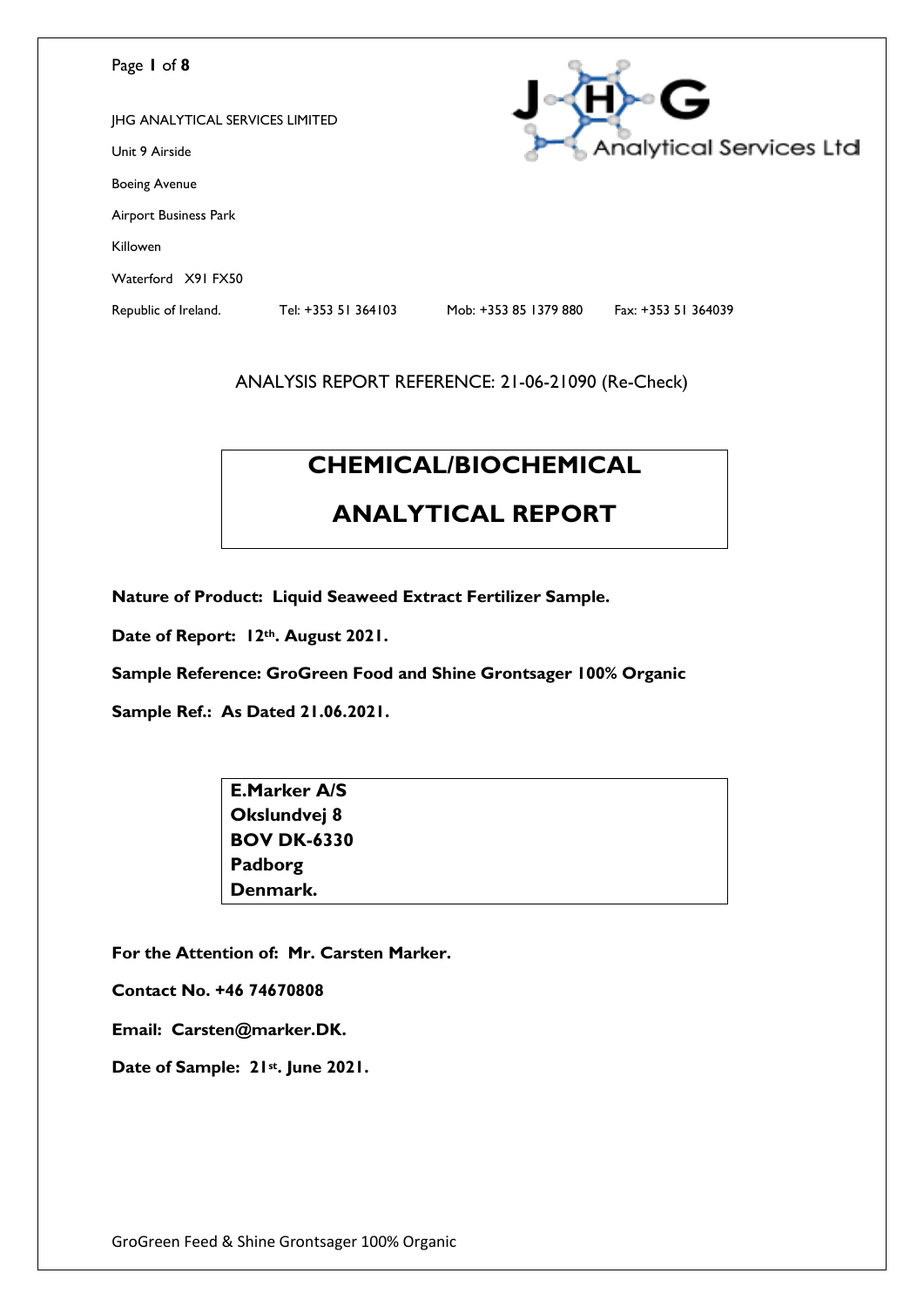

## Bioactives Profile

| Parameter                | <b>LOD</b> | <b>Method Type</b> | <b>Units</b> | <b>Results</b> |
|--------------------------|------------|--------------------|--------------|----------------|
| <b>Alginic acid</b>      | 0.002%     | <b>HPLC-PDA</b>    | % mass.      | 17.750%        |
| β-D-mannuronic acid      |            |                    |              | 12.500%        |
| α-L-guluronic acid       |            |                    |              | 5.250%         |
| Laminarin                | 0.002%     | HPLC-PDA           | % mass.      | 4.800%         |
| 1,3-β-D-glucopyranose    |            |                    |              | 3.500%         |
| 1,3-β-D-galactopyranose  |            |                    |              | 1.300%         |
| <b>Fucoidan</b>          | 0.002%     | <b>HPLC-PDA</b>    | % mass.      | 3.750%         |
| <b>Sulphated Fucans</b>  |            |                    |              | 2.550%         |
| <b>Sulphated Mannans</b> |            |                    |              | 1.200%         |
| <b>Mannitol</b>          | 0.002%     | <b>HPLC-PDA</b>    | % mass.      | 2.900%         |

# Sugars Analysis

| Parameter         | <b>Method of Analysis</b> | <b>Method Reference</b> | <b>Units</b> | <b>Reported Levels</b> |
|-------------------|---------------------------|-------------------------|--------------|------------------------|
| Carbohydrate      | HPLC-PDA                  | ISO 11292               | % mass       | 29.400%                |
| Sucrose           |                           |                         |              | 21.300%                |
| $\alpha$ -Glucose |                           |                         |              | 2.760%                 |
| $\beta$ -Glucose  |                           |                         |              | 0.280%                 |
| Fructose          |                           |                         |              | 0.795%                 |
| Glucopyranose     |                           |                         |              | 1.100%                 |
| Galactofuranose   |                           |                         |              | 0.280%                 |
| Raffinose         |                           |                         |              | 1.680%                 |
| Inositol          |                           |                         |              | 0.812%                 |
|                   |                           |                         |              |                        |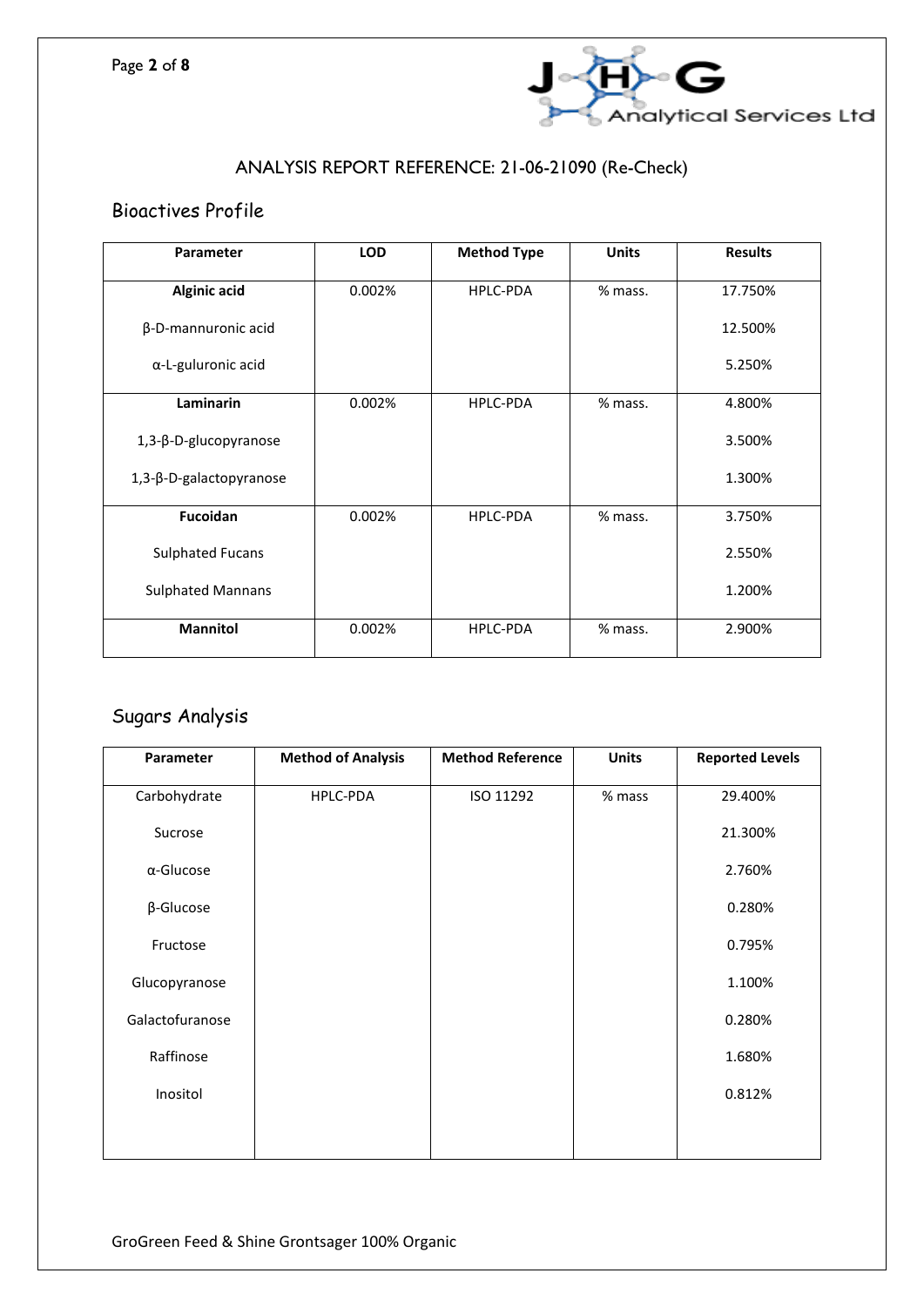

## Chemical Compositional

| Parameter             | <b>Method of Analysis</b> | <b>Method</b>    | <b>Units</b> | Reported |
|-----------------------|---------------------------|------------------|--------------|----------|
|                       |                           | Reference        |              | Levels   |
| Potassium as K.       | <b>ICP-OES</b>            | APHA 3500        | % weight     | 6.144%   |
| Phosphorus as P.      | ICP-OES                   | <b>APHA 3500</b> | % weight     | 1.880%   |
| Nitrogen as N.        | Kjeldahl Distillation     | <b>APHA 3500</b> | % weight     | 2.875%   |
| Organic (Ureic)       |                           |                  |              | 2.700%   |
| Inorganic (Anionic)   |                           |                  |              | 0.175%   |
| Iron as Fe.           | ICP-OES                   | <b>APHA 3500</b> | % weight     | 0.320%   |
| Elemental Sulphur S.  | <b>Elemental Analyser</b> | In-House Method  | % weight     | 1.125%   |
| pH Value              | Electrometric             | In-House Method  | pH Units     | 5.14     |
| <b>Organic Matter</b> | <b>Elemental Analyser</b> | In-House Method  | % weight     | 1.785%   |
| Specific Gravity      | Densitometry              | In-House Method  | $g/L^{-1}$ . | 1.159    |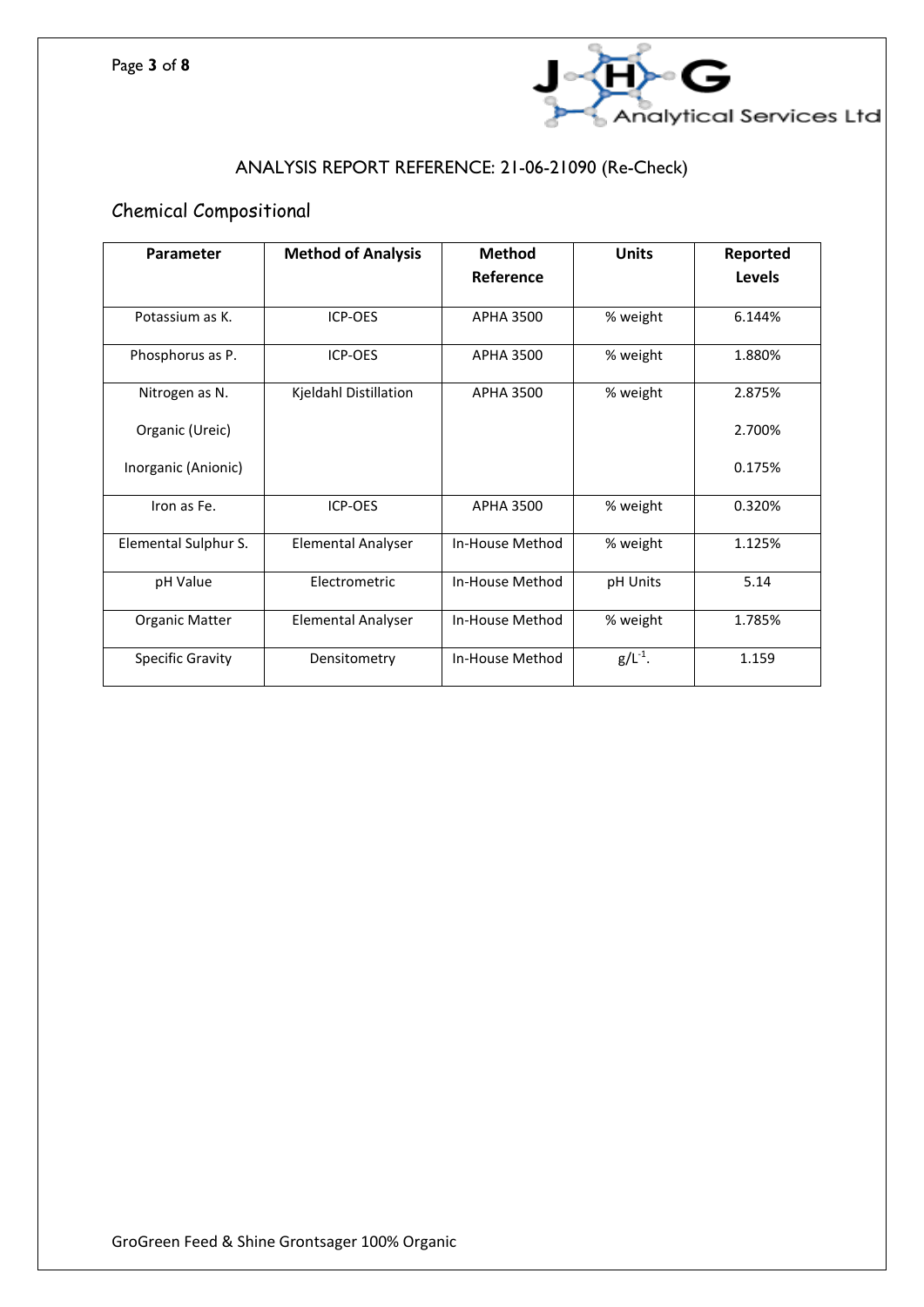

### Trace Minerals Analysis

| Parameter                | <b>Method of Analysis</b> | <b>Method</b>    | <b>Units</b> | Reported     |
|--------------------------|---------------------------|------------------|--------------|--------------|
|                          |                           | Reference        |              | Levels       |
| Magnesium as Mg.         | ICP-OES                   | APHA 3500        | % weight     | 0.122%       |
| Calcium as Ca.           | ICP-OES                   | <b>APHA 3500</b> | % weight     | 0.165%       |
| Sodium as Na.            | ICP-OES                   | <b>APHA 3500</b> | % weight     | 0.112%       |
| Manganese as Mn.         | ICP-OES                   | <b>APHA 3500</b> | % weight     | 0.021%       |
| Zinc as Zn.              | ICP-OES                   | <b>APHA 3500</b> | % weight     | 0.0019%      |
| Copper as Cu             | ICP-OES                   | <b>APHA 3500</b> | % weight     | 0.0025%      |
| Iodine as $\mathsf{I}_2$ | IC/ICP-OES                | <b>APHA 3500</b> | % weight     | 0.0046%      |
| Selenium as Se           | ICP-OES                   | <b>APHA 3500</b> | % weight     | 0.004%       |
| Chromium as Cr.          | <b>ICP-OES</b>            | APHA 3500        | % weight     | < 0.0002%    |
| Molybdenum as Mo.        | <b>ICP-OES</b>            | <b>APHA 3500</b> | % weight     | $< 0.0001\%$ |
| Boron as B.              | <b>ICP-OES</b>            | <b>APHA 3500</b> | % weight     | 0.005%       |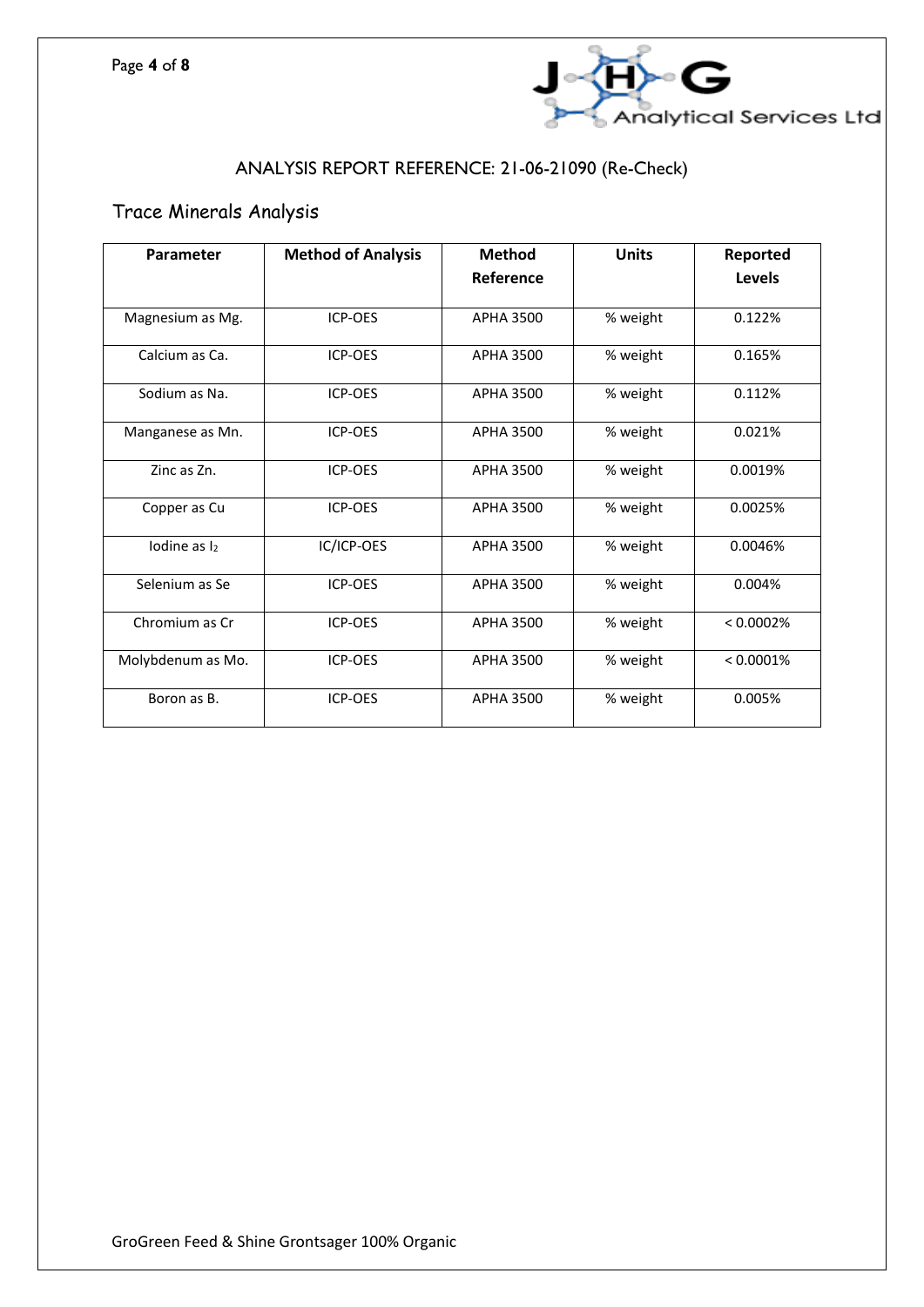

## Amino Acids Profile

| Parameter     | <b>Method of</b> | <b>Method</b> | <b>Units</b> | <b>Reported Levels</b> |
|---------------|------------------|---------------|--------------|------------------------|
|               | <b>Analysis</b>  | Reference     |              |                        |
| Glutamic acid | LC-MS            | JHG-097       | mg/100mls.   | 1,232                  |
| Aspartic acid | LC-MS            | JHG-097       | mg/100mls.   | 1,149                  |
| Arginine      | LC-MS            | JHG-097       | mg/100mls.   | 468                    |
| Glycine       | LC-MS            | JHG-097       | mg/100mls.   | 390                    |
| Alanine       | LC-MS            | JHG-097       | mg/100mls.   | 279                    |
| Serine        | LC-MS            | JHG-097       | mg/100mls.   | 177                    |
| Proline       | LC-MS            | JHG-097       | mg/100mls.   | 155                    |
| Leucine       | LC-MS            | JHG-097       | mg/100mls.   | 508                    |
| Tyrosine      | LC-MS            | JHG-097       | mg/100mls.   | 327                    |
| Valine        | LC-MS            | JHG-097       | mg/100mls.   | 410                    |
| Methionine    | LC-MS            | JHG-097       | mg/100mls.   | 400                    |
| Histidine     | LC-MS            | JHG-097       | mg/100mls.   | 155                    |
| Iso-Leucine   | LC-MS            | JHG-097       | mg/100mls.   | 381                    |
| Cystine       | LC-MS            | JHG-097       | mg/100mls.   | 446                    |
| Phenylalanine | LC-MS            | JHG-097       | mg/100mls.   | 417                    |
| Tryptophan    | LC-MS            | JHG-097       | mg/100mls.   | 118                    |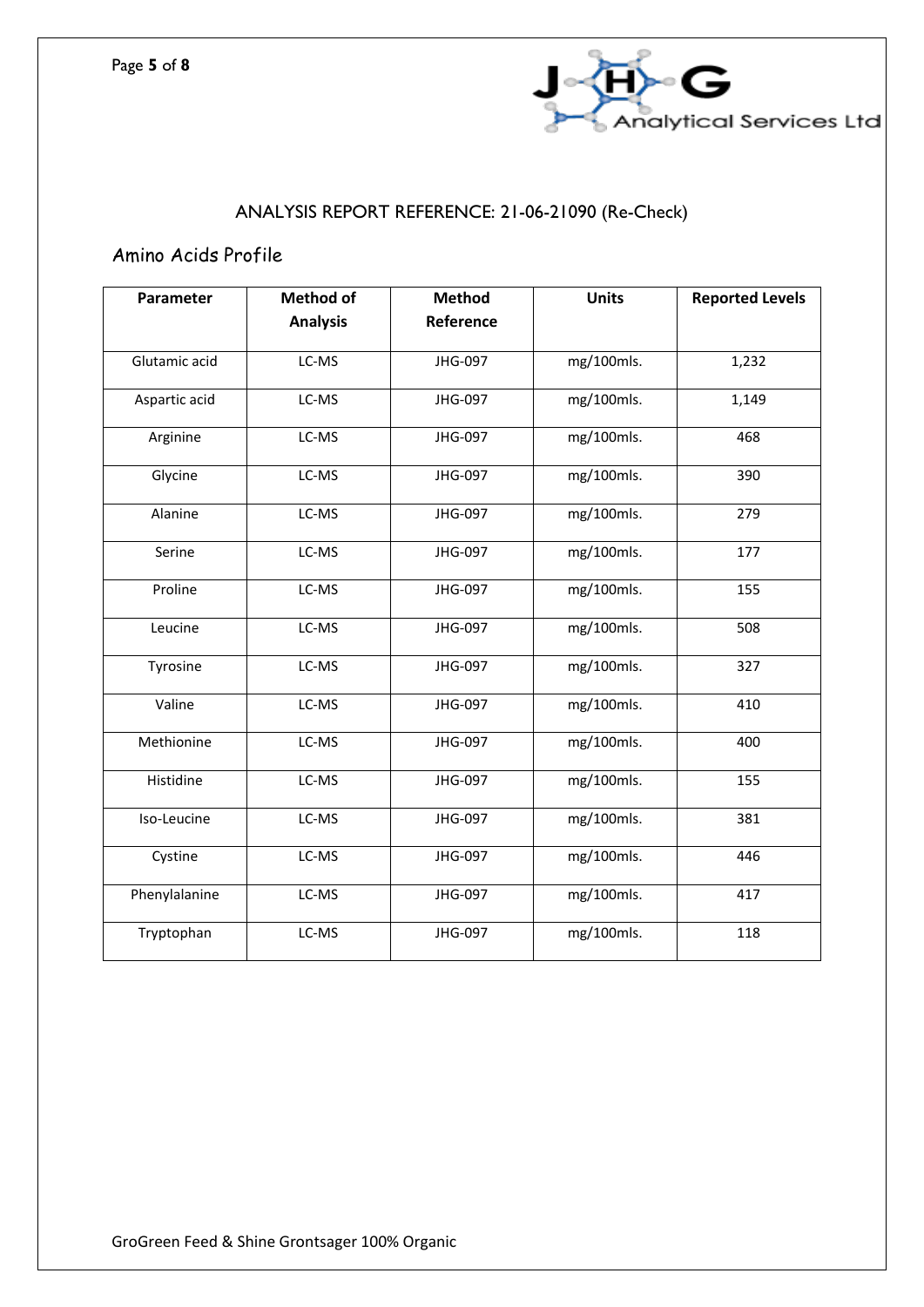

## Plant Hormones Profile

| Parameter                       | <b>Method of Analysis</b> | <b>Method Reference</b> | <b>Units</b> | Reported |
|---------------------------------|---------------------------|-------------------------|--------------|----------|
|                                 |                           |                         |              | Levels   |
| <b>Betaines Content</b>         | HPLC-PDA                  | JHG-088                 | % weight     | 0.013%   |
| <b>Auxins Content</b>           | HPLC-PDA                  | JHG-088                 | ppm.         | 25       |
| <b>Gibberellins Content</b>     | HPLC-PDA                  | JHG-088                 | ppm.         | 32       |
| <b>Cytokinins Content</b>       | HPLC-PDA                  | JHG-088                 | ppm.         | 29       |
| <b>Strigolactones Content</b>   | HPLC-PDA                  | JHG-088                 | ppm.         | 0.215    |
| <b>Brassinosteroids Content</b> | <b>HPLC-PDA</b>           | JHG-088                 | ppm.         | 0.006    |

### Heavy Metals Analysis

| <b>Heavy Metal</b>     | <b>Method of Analysis</b> | <b>Units</b>  | <b>Reported Results</b> |
|------------------------|---------------------------|---------------|-------------------------|
| Arsenic (Inorganic)    | ICP-OES                   | mg/L. (ppm)   | 0.006                   |
| Arsenosugars (Organic) | ICP/IC-OES                | mg/L. (ppm)   | 1.890                   |
| Antimony as Sb.        | ICP-OES                   | mg/L. (ppm)   | < 0.002                 |
| Cadmium as Cd.         | ICP/IC-OES                | $mg/L.$ (ppm) | 0.009                   |
| Mercury as Hg.         | Cold Vapour A.A.S.        | mg/L. (ppm)   | < 0.0005                |
| Lead as Pb.            | ICP-OES                   | mg/L. (ppm)   | < 0.002                 |
| Chromium as $Cr6$ +.   | ICP/IC-OES                | mg/L. (ppm)   | < 0.002                 |
| Nickel as Ni.          | ICP-OES                   | mg/L. (ppm)   | < 0.002                 |
| Silver as Ag.          | ICP-OES                   | mg/L. (ppm)   | < 0.002                 |
| Vanadium as V.         | ICP/IC-OES                | mg/L. (ppm)   | < 0.002                 |
| Tin as Sn.             | ICP-OES                   | mg/L. (ppm)   | < 0.002                 |
| Aluminium as Al.       | ICP/IC-OES                | mg/L. (ppm)   | < 0.002                 |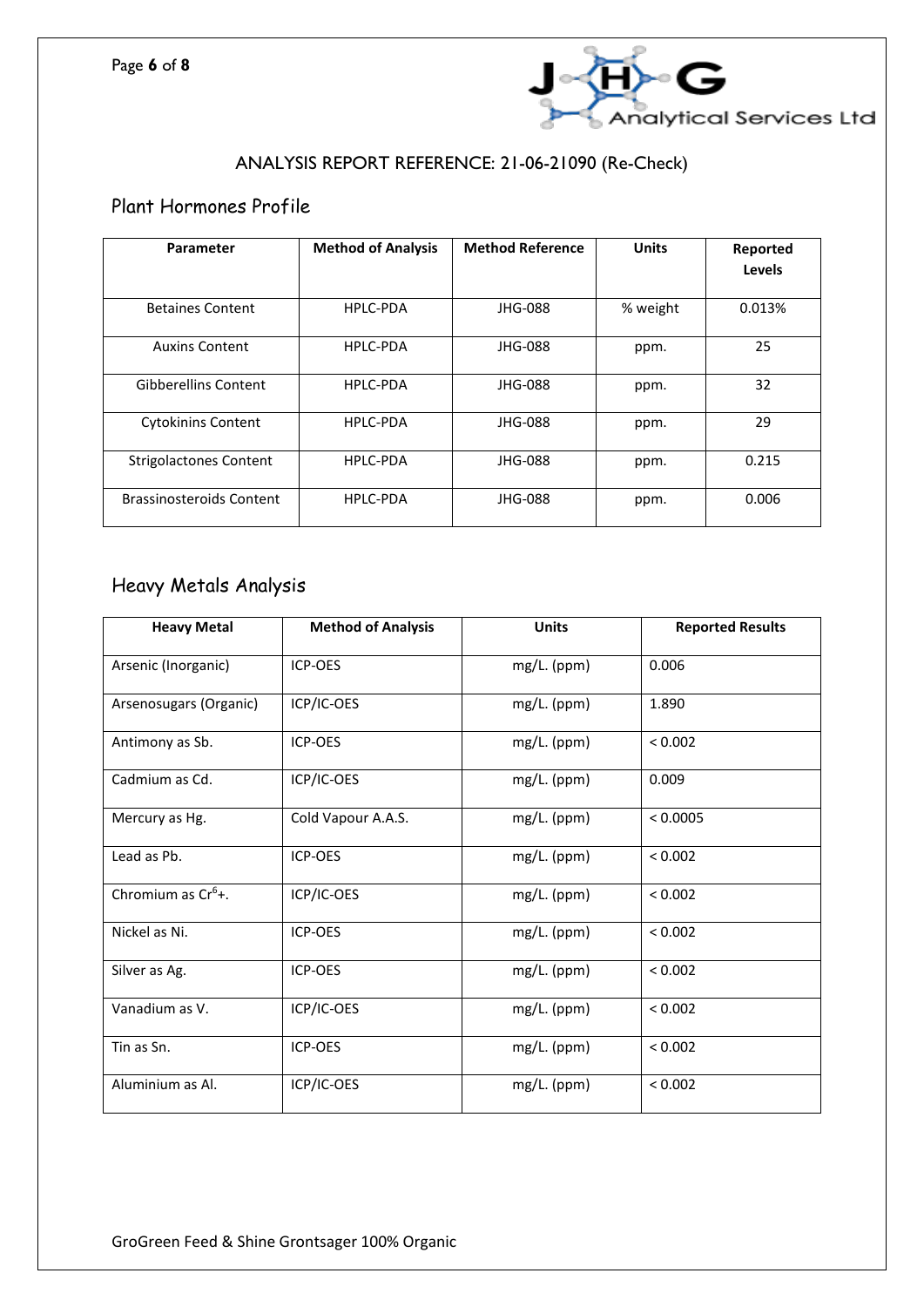

## Herbicide Residues Analysis

| Parameter                     | <b>Method of</b> | <b>Method</b>    | <b>Units</b> | Reported |
|-------------------------------|------------------|------------------|--------------|----------|
|                               | <b>Analysis</b>  | Reference        |              | Levels   |
| Sulfonyl Ureas/Ureas          | UHPLC-MS         | APHA 6630        | $\mu$ g/ml.  | < 0.004  |
| Imidazolinones/Diphenylethers | UHPLC-MS         | APHA 6630        | $\mu$ g/ml.  | < 0.005  |
| Phenoxy/Chlorophenoxy         | UHPLC-MS         | APHA 6630        | $\mu$ g/ml.  | < 0.006  |
| Dinitroalinine/Acetamides     | UHPLC-MS         | APHA 6630        | $\mu$ g/ml.  | < 0.002  |
| Bipyridillums/Triketones      | UHPLC-MS         | APHA 6630        | $\mu$ g/ml.  | < 0.004  |
| Thicarbamates                 | UHPLC-MS         | APHA 6630        | µg/ml.       | < 0.035  |
| Glyphosate/Glufosinate        | UHPLC-MS         | APHA 6630        | µg/ml.       | < 0.002  |
| Atrazine desethyl deisopropyl | UHPLC-MS         | APHA 6630        | µg/ml.       | < 0.001  |
| Atrazine deisopropyl          | UHPLC-MS         | APHA 6630        | µg/ml.       | < 0.003  |
| Atrazine desethyl             | UHPLC-MS         | APHA 6630        | µg/ml.       | < 0.002  |
| Simazine                      | UHPLC-MS         | APHA 6630        | µg/ml.       | < 0.005  |
| Terbutylazine desethyl        | UHPLC-MS         | APHA 6630        | µg/ml.       | < 0.001  |
| Atrazine                      | UHPLC-MS         | APHA 6630        | µg/ml.       | < 0.001  |
| Terbutryn                     | UHPLC-MS         | APHA 6630        | µg/ml.       | < 0.001  |
| Terbutylazine                 | UHPLC-MS         | APHA 6630        | µg/ml.       | < 0.001  |
| Alachlor                      | UHPLC-MS         | APHA 6630        | $\mu$ g/ml.  | < 0.004  |
| Metolachlor                   | UHPLC-MS         | APHA 6630        | $\mu$ g/ml.  | < 0.005  |
| Aminopyralid                  | LS-MS-MS         | <b>APHA 6630</b> | µg/ml.       | < 0.001  |
| Clopyralid                    | LS-MS-MS         | <b>APHA 6630</b> | µg/ml.       | < 0.001  |
| Triclopyr                     | LS-MS-MS         | <b>APHA 6630</b> | µg/ml.       | < 0.002  |